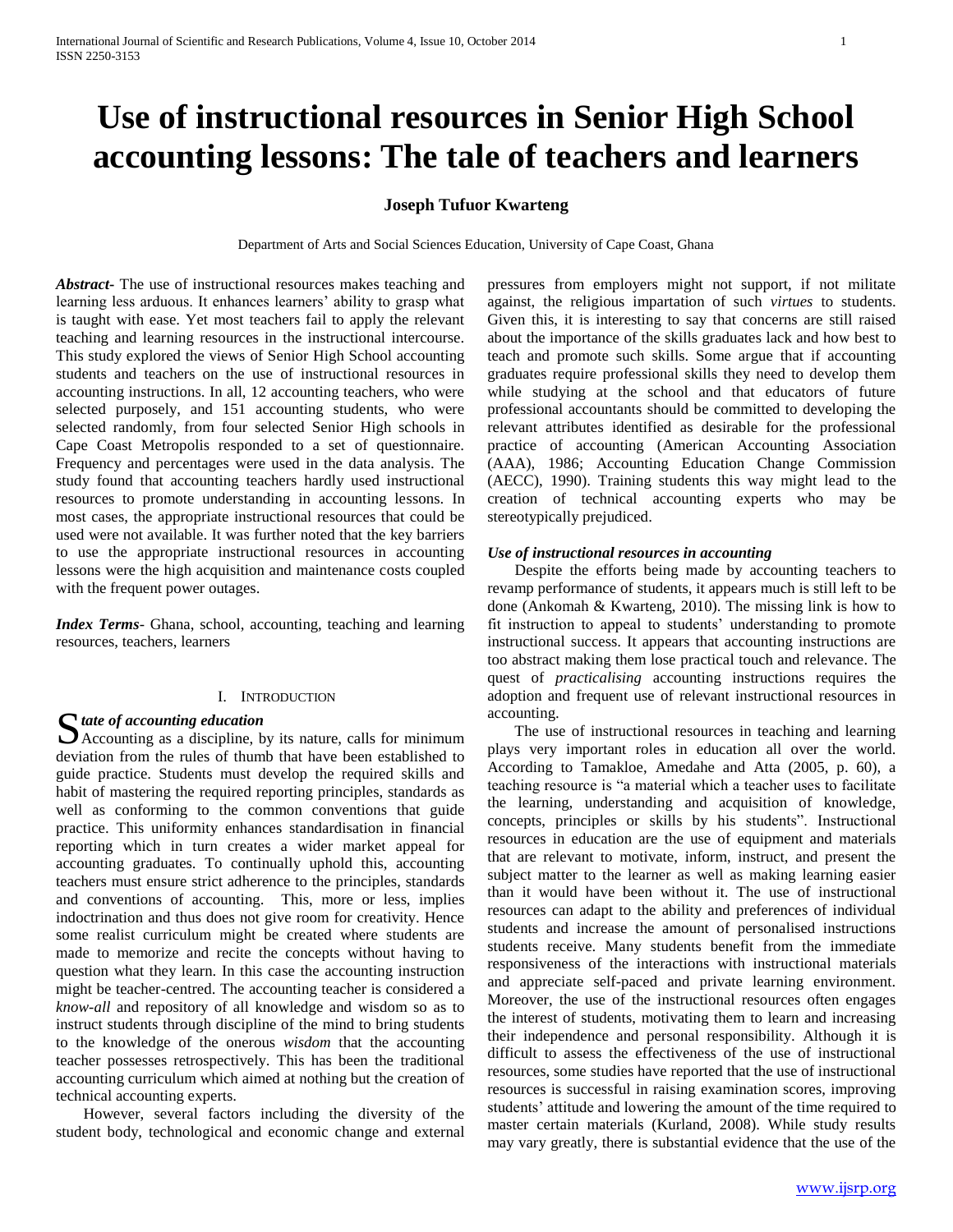instructional resources can enhance teaching and learning at all educational levels.

 Instructional resources cannot be underestimated in the teaching of all subjects among which accounting. This perception may be changed with the use of instructional resources to promote interest in the subject. Some of the relevant instructional resources commonly used in accounting lessons include bank statements, cardboard illustrations, payment vouchers, receipts, invoices, waybills, promissory notes, debit and credit notes, samples of final accounts of organisations. These instructional resources are meant to aid teaching and learning of accounting in the Senior High Schools (SHS). According to Martin and Arendale (1994), in spite of the benefits that go with the use of instructional resources, they are not used much in teaching in schools. Although SHS accounting teachers are aware of the existence of these teaching aids, the institutions seem to be exceptionally slow in adopting the various materials to help teaching of accounting. As such most accounting teachers fall victims of the description of Nacino-Brown, Oke and Brown (1982, p.34) that such accounting "teachers are mostly accused of over verbalization because in the instructional process, they tend to use more words to explain whatever point they want to put across to learners". This opposes the idea of exposing accounting students to the pragmatic use of resources such as accounting software, journals, bank statements, cheque books, vouchers, among others so that they will not alien to work in actual employment. Accordingly, accounting students are robed of the quality instruction expected to make them adapt to the world of work.

#### II. PURPOSES OF THE STUDY

 The purposes of the study were to assess the use of instructional resources in teaching financial accounting in Senior High Schools. Specifically, the study sought to find:

- 1. The instructional resources available for teaching and learning accounting in SHS and the extent to which the instructional resources are put to use.
- 2. The challenges teachers face in using instructional resources in teaching accounting in SHS.

#### III. METHODOLOGY

 The target population for this study included accounting teachers and students in four selected Senior High schools in Cape Coast Metropolis. The population was selected for the study because they are directly involved in the use of instructional resources in the teaching and learning of accounting. The population was also selected on the basis of proximity, cost and time effectiveness. The accessible population included 1100 accounting students and 15 accounting teachers in 4 selected Senior High schools.

 In all, the sample consisted of 163 respondents made up of 12 accounting teachers and 151 accounting students from the population. Simple random sampling technique was employed to ensure that each population member had an equal chance of being selected. The possibility of being bias was therefore reduced if not completely avoided. Moreover, it saves a lot of time. However, in the case of selection of teachers who teach accounting, purpose sampling, a type of non-probability sampling was employed as the teachers constitute the experts who have the qualitative information for the proper conduct of the research.

 The main instrument that was used for the collection of data is questionnaire. This instrument was used because the respondents could read and write. Two different types of questionnaire were designed; one for teachers and the other for students. The sets of questionnaire were developed based on research questions, which were further derived from the related literature. With regards to the students' questionnaire, 15 items in all were designed for each respondent. The other set of questionnaire meant for the teachers also had 18 items. The sets of questionnaire were divided into three sections. Section A covered the background information of both teachers and students including gender, age, highest academic attainment and form. Section B sought data on the types of instructional resources available and the extent to which they are put to use while Section C collected data on the challenges teachers face in using instructional resources.

 The questionnaire for both teachers and students were administered and collected immediately after they had been answered. This ensured 100% retrieval. Few of the teachers and students were contacted to get more information on the use of instructional resources. This supplemented the responses from the questionnaire. The descriptive statistics were mainly used in the data analysis.

#### IV. RESULTS

# **Instructional resources in accounting: Students' perspective**

 From the students' perspective, the availability of the types of instructional resources used in the teaching and learning of financial accounting was sought. The quest was to determine whether these instructional resources were available, available but not adequate, available and adequate or not available at all. The result is displayed in Table 1.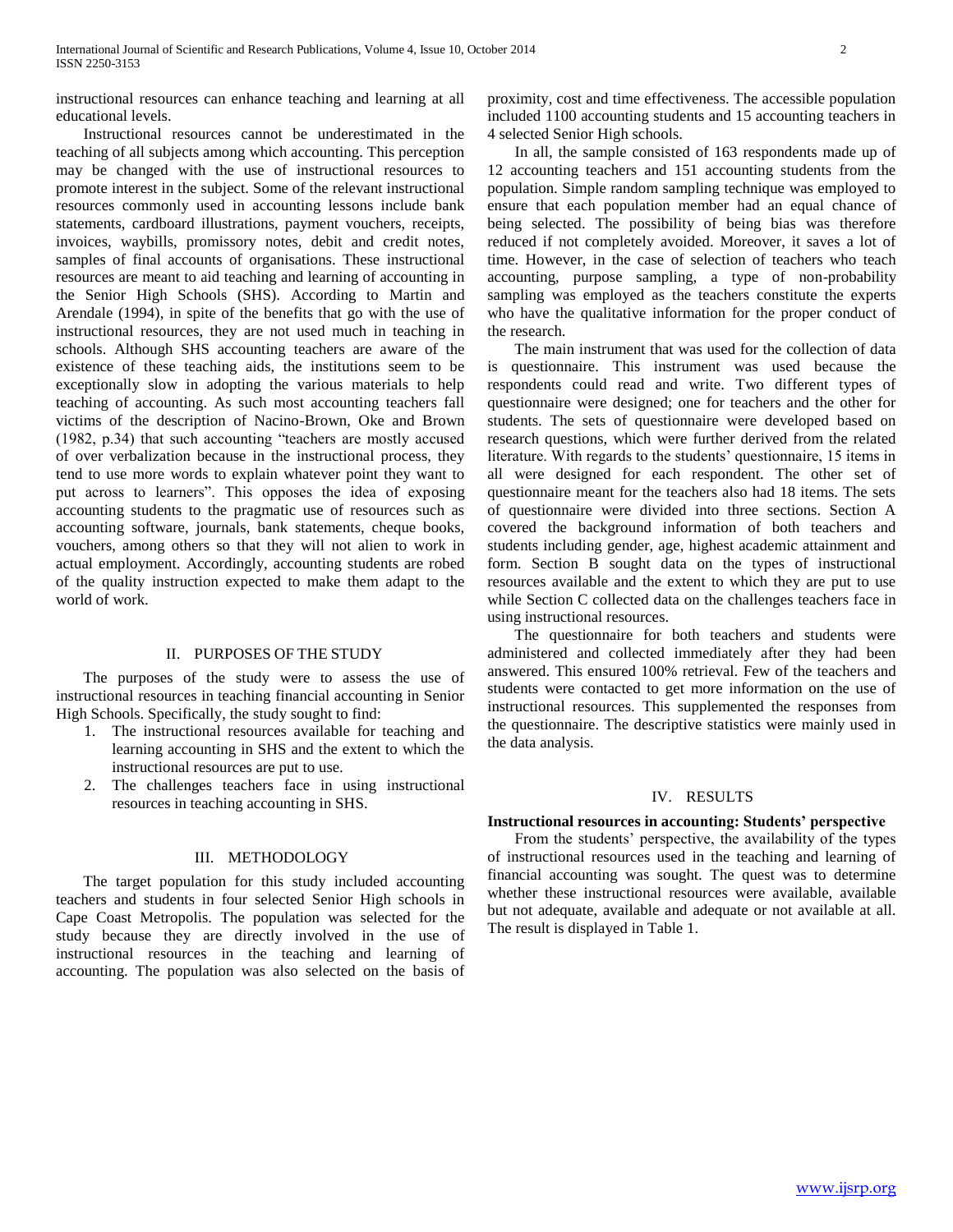| Variable                                      | <b>NA</b>       | A                 | ANA                | A&A      |
|-----------------------------------------------|-----------------|-------------------|--------------------|----------|
| Audio-visual aids e.g. 92(60.9%)<br>computers |                 | $12(7.9\%)$       | 44(29.2)<br>$\%$ ) | $3(2\%)$ |
| Audio aids e.g. tape<br>recorders             | 136(90%)        | 6(4%)             | 6(4%)              | $3(2\%)$ |
| Visual<br>aids<br>e.g.<br>overhead projectors | 114(75.5%)      | 17(11.3)<br>$%$ ) | 15(9.9)<br>$\%$ )  | 5(3.3%)  |
| Community Resources<br>e.g. resource persons  | 124(82.1%)<br>١ | $13(8.6\%)$       | 8(5.3%)            | 1(0.7%   |

**Table 1: Students' View on Types of Instructional Resources Available**

# **Note: NA= Not Available, A= Available, ANA= Available but Not Adequate, A&A= Available and Adequate.**

The majority ( $n=92$ ; % =60.9%) of the students surveyed did not have audio-visual aids in their school. Only an insignificant number of students indicated that such resources were available and sufficient to aid teaching and learning of financial accounting. Further, it was found that most of the students believed that audio aids, visual aids and community resources were not available in the selected Senior High Schools for teaching financial accounting.

 Some students 66 (43.7%) asserted that accounting teachers use instructional resources while the majority of them the accounting teachers did not use instructional resources at all. Out of the 66 students who asserted that teachers use instructional resources, 26 of them were of the view that their accounting teachers use audio-visual aids in teaching financial accounting. But the view of the students on the specific type of instructional resource differed markedly.

 Accordingly, the type of instructional resources commonly used for accounting instructions was investigated. On this issue, the majority (n=120; 79.5%) of the respondents asserted that audio-visuals aids are not used by accounting teachers in teaching financial accounting while 18.5% admitted that such resources were normally employed in accounting instructions in their schools. Thus, on the basis of the views of the most students one could conclude that accounting teachers do not use audiovisual aids in teaching financial accounting. In another development, the majority ( $n=146$ ; % $= 96.7$ %) of the students were of the view that audio aids are not used in accounting classes meanwhile four (2.6%) respondents hinted that such resources are rarely used. Furthermore, the students 88.1% were with regards resolute to announce that visual aids such as overheads projectors are not used in accounting instructions to promote understanding.

 On the use of community resources such as relevant resource persons to aid accounting instructions, an overwhelming 90.7% of the responding students lamented the apparent unuse of it in their classroom interactions. Only a handful of the students declared some occasional invitation of such resources to deliver some practical skills and knowledge in their financial accounting lessons.

 The use of instructional resources in the teaching of financial accounting in the Senior High Schools is not without problems.

The study sought to identify some challenges that teachers faced in using instructional resources for instructional delivery.

 As well, the study investigated the problems envisaged or encountered by teachers in the use of instructional resources in accounting. The majority of responding students (82.2%) were unanimous to note the fact that instructional resources were woefully inadequate. Finally, most of the students noted that accounting teachers experience frequent power outages in using audio-visual aids.

#### **Instructional resources in accounting: Teachers' perspective**

 The accounting teachers were surveyed to complement the views of the students in order to provide a holistic picture of the phenomenon. The availability and adequacy of the instructional resources were feared by the accounting teachers. Only 8.3% of them indicated some availability of the required instructional aids for accounting. On the contrary, a whopping 66.7% of the responding accounting teachers believed that they are available but not adequate. Also, 25% of the respondent asserted that they are not available while none of the teachers thought that they are available and adequate. Hence majority of the teachers believed that availability of audio-visual resources is not a problem but their adequacy.

 Again, the results show that 25% of the respondents believed that audio aids for accounting lessons were available while 8.3% thought that they are available but not adequate. 66.7% of the respondents also asserted that audio aids are not available for teaching financial accounting whereas none of the teachers believe that they are available and adequate. Hence most of the respondents believe that audio aids are not available for teaching. In another scenario, 41.7% of the teachers believed that visual aids are not available while 16.6% considered that they are available. While none of the teachers asserted that visual aids are available and adequate, 41.7% believed that they are available but not adequate. With regards to availability of community resources, Table 7 reveals that majority of the teachers believed that they are just available.

In another scenario, a majority of the teachers  $(n=6)$ ; %=50%) indicated that they use visual resources as oppose to 25% who asserted that they do not use any of the instructional resources in teaching. Besides, 8.3% each of the respondents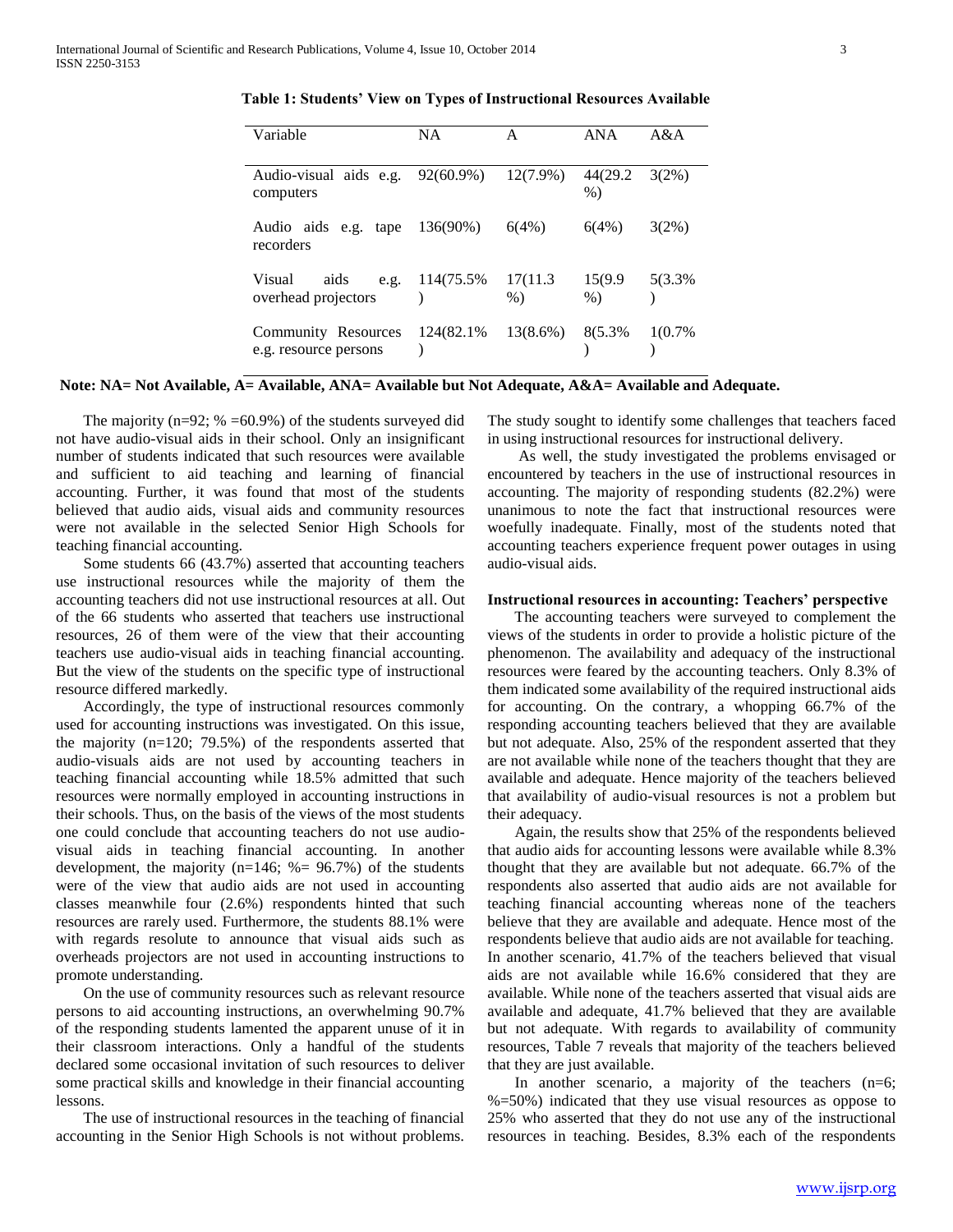believed that they use audio-visual, community resources and all of such resources respectively.

 According to Farrant (2004, p. 356), "the extent to which instructional resources are put to use helps in maintaining the tempo of motivation and attention in the process of teaching and learning. Instructional resources are designed to assist the learner by helping him to understand what he is learning by seeing it presented in a simple manner." The quest which was to determine whether instructional resources are rarely used, frequently used, very frequently used or not used at all by financial accounting teachers in teaching and learning is displayed in Table 2. The result shows the perspective of teachers.

**Table 2: Teachers' Views on Extent to which the Instructional Resources are put to use**

| Variable                                                                       | NU | <b>RU</b>                           | FU          | VFU             |
|--------------------------------------------------------------------------------|----|-------------------------------------|-------------|-----------------|
| Use of Audio-visual $2(16.7\%)$ $6(50.0\%)$ $4(33.3\%)$<br>aids e.g. computers |    |                                     |             | $\theta$        |
| Use of Audio aids $5(41.7%)$ $5(41.7%)$ $2(16.7%)$<br>e.g. tape recorders      |    |                                     |             | $\bigcirc$      |
| Use of Visual aids $9(75.0\%)$ 0<br>overhead<br>e.g.                           |    |                                     | $3(25.0\%)$ | $\bigcirc$      |
| projectors<br>Use of Community<br>Resources<br>e.g.<br>resource persons        |    | $3(25.0\%)$ $5(41.7\%)$ $3(25.0\%)$ |             | 1(8.3)<br>$%$ ) |

**Note: NU= Not Used, RU= Rarely Used, FU= Frequently Used, VFU= Very Frequently Used.**

The results from Table 2 portray that a majority  $(n=6;$ %=50%) of the respondents intimated that they rarely apply audio-visual aids whereas 33.3% also asserted that they often apply them in teaching financial accounting. Also, 16.7% of the responding accounting teachers indicated that they did not use audio-visual aids at all in their lesson delivery. Furthermore, about the use of audio aids, 41.7% of the respondents considered that they did not use audio aids while 16.67% confirmed that they rarely used audio aids. With regards to visual aids, 75% of the respondents considered that such resources are not used in teaching and learning of financial accounting whiles 25% believed that they are often used. Thus, majority of the teachers indicate that they do not apply visual aids in teaching financial accounting.

 Finally, 41.7% of the respondents revealed that they rarely apply community resources such as inviting resources persons in their lessons. Meanwhile, 25% asserted that they did not use community resources in their lessons. Also, whereas 25% believed that they frequently used community resources, 8.3% believed that they use community resources very frequently in their lesson delivery.

 The use of instructional resources in the teaching of accounting in the Senior High Schools is not without problems. The study sought to identify some challenges that teachers face in using instructional resources such insufficiency of instructional resources and frequent power outage. The result revealed that 83.3% of the respondents found the available instructional resources to be inadequate accounting instructions in their institution. Yet 16.7% of them believed otherwise. Besides, 91.7% of the respondents agreed that instructional resources were expensive. Finally, while 25% of the teachers decried the frequent power outage in inhibiting their use audiovisual aids in accounting instructions, 75% of them never saw

that problem as a potential factor in discouraging their use of such instructional resources in accounting lessons.

### V. DISCUSSION

 It was evident that the various types of instructional resources are used but the extent to which they are put to use is not encouraging. The more these instructional resources are put to good use the better the enhancement of teaching processes of the financial accounting teacher during the instructional period. This in no less way impart positively on the confidence as well as the motivation of the teacher. The teacher's ability to combine the various instructional resources and use them effectively and efficiently makes teaching easy and interesting to students.

 Although some accounting teachers fail to use instructional resources in their instructional discourse the majority of them use for their classroom interactions with their students. This assertion made by the accounting teachers contradicts the observation by Martin and Arendale (1994), that in spite of the benefits that go with the use of instructional resources, they are not used much in teaching in schools. From a dispassionate viewpoint, the students confirmed this observation as they affirmed that the accounting teachers do not use instructional resources. Interestingly, it was the majority of the students that intimated that the instructional resources were not available. Without prejudicing, it is conclusive to be privy that the accounting teacher's point of view for use of instructional resources might be different from that of the students. For instance the teacher's use of clear and audible voice during instructional period might not be recognised by the students as a best audio aid for instruction. However, some evidence is generated to signal that the extent to which the available instructional resources are put to use is awful. Instructional resources are designed to assist the learner by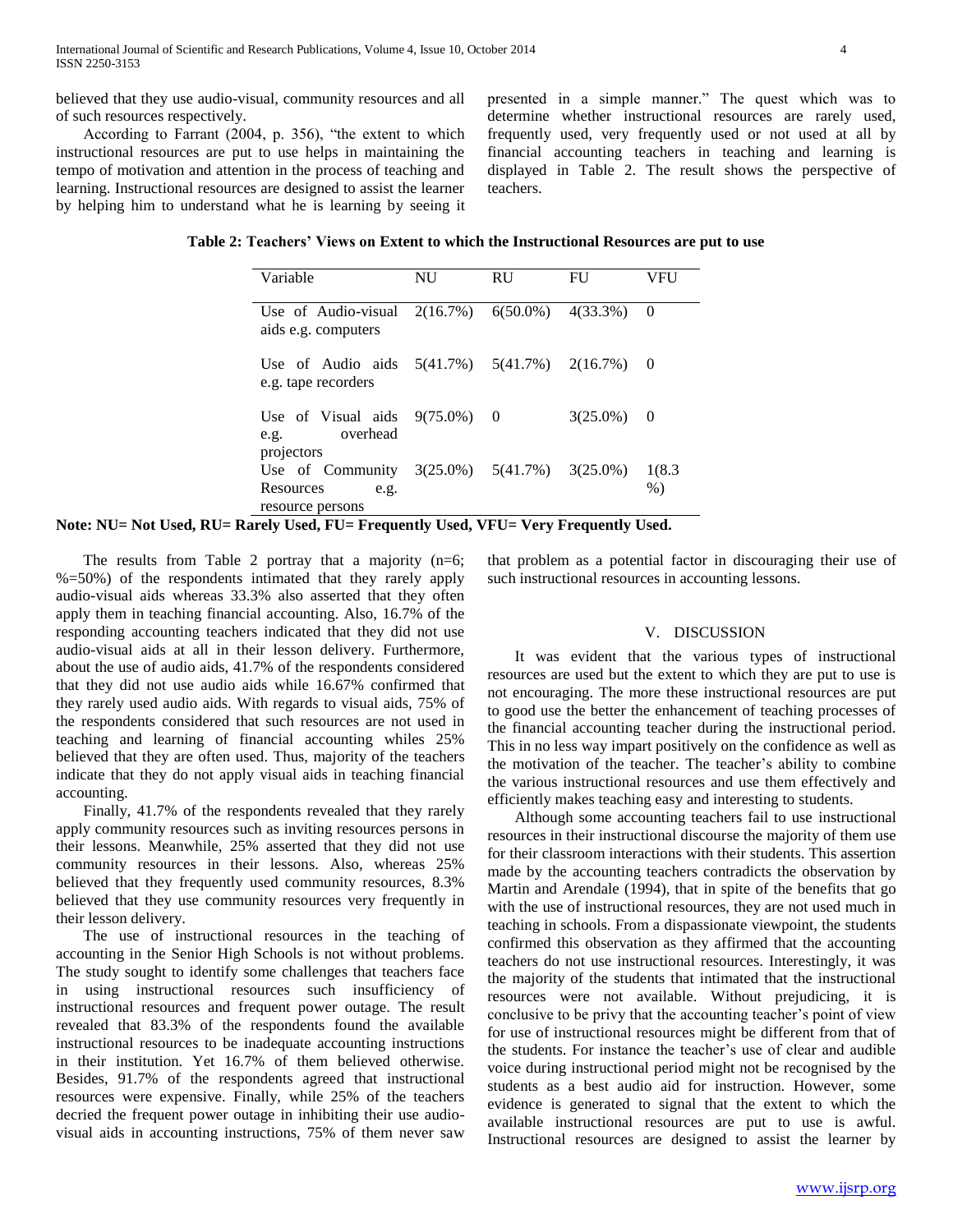helping him or her to understand what he or she is learning by seeing it presented in a simple manner. Thus, teachers' inability to use these instructional resources consistently will reduce the tempo of motivation and attention of learners during classroom instruction which might in turn reduce the quality of instruction (Farrant, 2004). As a result, the effectiveness and professionalism of accounting teachers might be in doubt.

 But teachers might not be blamed as they can put some defence in the form of the lack of the appropriate instructional resources for their subsequent deployment. Both the accounting teachers and students surveyed were unanimous to point the unavailability of such instructional aids. Yet Ayinde (1997) opined that an intelligent use of audio-visual aids will save time and stimulate students' interest. Indeed, it is capable of increasing the retention of knowledge and stimulates attitude. It helps students to recognize a problem, provide solution and summarize discussion. More so, they facilitate independent studies, aid communication, create a variety of sensory and make instructions more powerful and immediate. Hence, the insufficiency of such teaching aids will not only limit their use by teachers but it will reduce the quality of instruction.

 Therefore, the non-availability of such resources will hamper effective communication between teachers and learners during classroom instructions.

 Frequent power outages and the unavailability of the needed materials and/or equipment were cited as the key challenges facing accounting teachers in the use of instructional resources. The entire nation has been experiencing energy crisis. No wonder the incessant fluctuations in the supply of electrical power pose a challenge to the effective use of such instructional resources that require electrical energy to function. The high cost of the needed resources also inhibits teachers' ability to spend their limited resources on the procurement of such instructional resources needed to promote learning in the accounting classroom. Farrant (2004) foresaw this challenge as he advised stakeholders to be forewarned of the high initial cost of electrically operated audiovisual equipment and the difficulty in finding satisfactory suppliers and after sale service. Such is the explanation for the limited introduction and use of instructional resources in accounting instructions. If quality accounting education is desired there is the need for school authorities and other stakeholders to provide the various schools with adequate instructional resources to facilitate teaching and learning.

 The availability of community resources is important because, according to Stone and Jacobs (2006), changing educational experience of students by moving beyond the classroom wall can diversify the array of learning opportunities and connect school lessons with daily life and real problems. The apparent failure of teachers in inviting and falling on resource persons to facilitate the practical appreciation, on the part of the learners, of the theories taught in the regular class room will militate against total accomplishment of the accounting principles and concepts and how they are applied to the work place.

# VI. CONCLUSION

 Most SHS accounting teachers are not sensitive to the evolution of the accounting profession as a result they fail to define the body of knowledge more suited to the realities of the marketplace, to the needs of the decision makers, and to the future prospects of both. The work of the accounting teacher is professionally deficient as they fail to focus on preparing students to become professional accountants whilst they remain in the classroom (Williams, 1994). This is an argument for establishing a fair support for students whilst in school instead of hoping that they acquire the relevant skills on the job through the use of appropriate instruction resources. If the latter is in the affirmative, what then is the use of the accounting teacher if the students can learn to be professionals on the job? This will then be akin to apprenticeship training that people undergo without any formal classroom instruction. Accordingly, Williams (1994, p. 208) suggests there is the need for changes in the accounting curriculum which "... should focus on the process of learning, not just teaching answers" the content of which "should be taught to identify and solve unstructured problems, learn by doing work in groups, and learn to use technology effectively, such as databases for researching issues". Thus, the new development in the skill requirement of the accounting graduate calls for the need to use real life objects change to aid instruction.

 But being somewhat generous with the accounting teachers they may be excused since instructional resources are inadequate and expensive to acquire. Most accounting teachers are limited to the use of the few that are available with intensive pressure being mounted on such resources- with the attending high cost of maintaining them. Thus, it limits the variety that the accounting teacher can add to the accounting instructions to benefit students. This goes a long way to affect teaching and learning of accounting in Senior High Schools since it makes teaching and learning less interesting and ineffective. Furthermore, it might be that the accounting teachers are either not trained or are poorly trained in the use of instructional resources. This makes it difficult for them to use instructional resources in the course of their teaching. Therefore there is the need for school authorities (GES) and other relevant stakeholders to provide the various schools with adequate instructional resources and the needed training on their use to accounting to facilitate teaching and learning.

#### **REFERENCES**

- [1] Accounting Education Change Commission (AECC). (1990). Objectives of education for accountants: Position Statement No. 1, Issues in Accounting Education 5(2), 307-312.
- [2] American Accounting Association (AAA) (1986) Committee on the Future Structure, Content, and Scope of Accounting Education (Futures Committee Report) Future accounting education: preparing for the expanding profession. Issues in Accounting Education (Spring), 169–95.
- [3] Ankomah, Y. A. & Kwarteng, J. T. (2010). Concerns of accounting teachers about the implementation of the 2007 Education Reform, International Journal for Educational Leadership 2(2), 1-11
- [4] Ayinde, A.T. (1997). Resources for Effective Teaching and Learning of Agricultural Science. Bichi Journal of Education and Planning, 1(1), 68.
- [5] Farrant, J.S. (2004). Principles and practices of Education. Essex, UK: Longman Group Limited.
- [6] Martin, D. C. and Arendale, D. R. (1994). Supplemental Instruction: Increasing Achievement and Retention. San Francisco: Jossey-Bass.
- [7] Nacino-Brown, R., Oke, F.E. and Brown, D.P. (1982). Curriculum and Instruction: An Introduction to methods Teaching. London and Basingstoke: Macmillan Press Ltd.